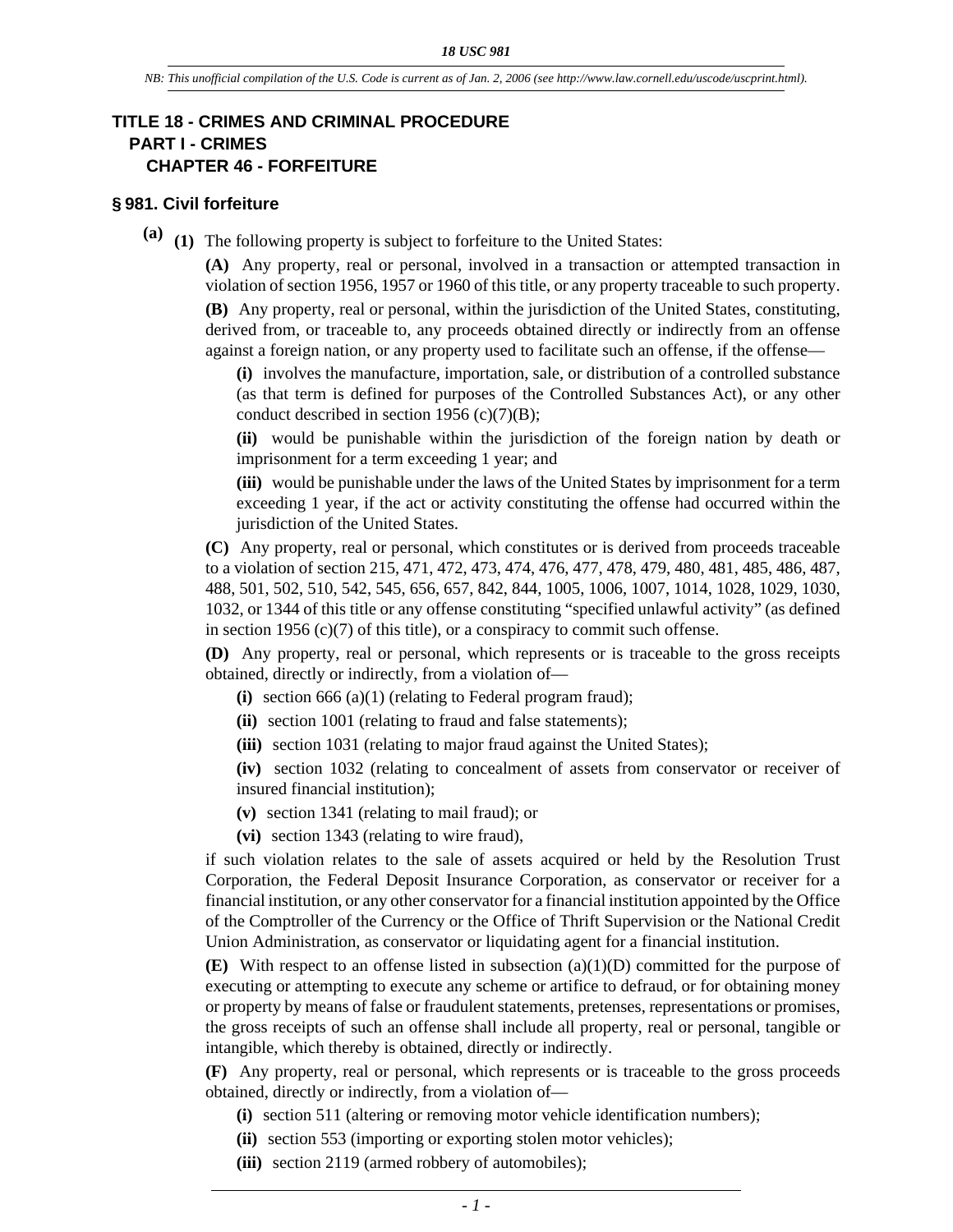**(iv)** section 2312 (transporting stolen motor vehicles in interstate commerce); or

**(v)** section 2313 (possessing or selling a stolen motor vehicle that has moved in interstate commerce).

**(G)** All assets, foreign or domestic—

**(i)** of any individual, entity, or organization engaged in planning or perpetrating any act of domestic or international terrorism (as defined in section 2331) against the United States, citizens or residents of the United States, or their property, and all assets, foreign or domestic, affording any person a source of influence over any such entity or organization;

**(ii)** acquired or maintained by any person with the intent and for the purpose of supporting, planning, conducting, or concealing an act of domestic or international terrorism (as defined in section 2331) against the United States, citizens or residents of the United States, or their property; or

**(iii)** derived from, involved in, or used or intended to be used to commit any act of domestic or international terrorism (as defined in section 2331) against the United States, citizens or residents of the United States, or their property.

**(H)** Any property, real or personal, involved in a violation or attempted violation, or which constitutes or is derived from proceeds traceable to a violation, of section 2339C of this title.

**(2)** For purposes of paragraph (1), the term "proceeds" is defined as follows:

**(A)** In cases involving illegal goods, illegal services, unlawful activities, and telemarketing and health care fraud schemes, the term "proceeds" means property of any kind obtained directly or indirectly, as the result of the commission of the offense giving rise to forfeiture, and any property traceable thereto, and is not limited to the net gain or profit realized from the offense.

**(B)** In cases involving lawful goods or lawful services that are sold or provided in an illegal manner, the term "proceeds" means the amount of money acquired through the illegal transactions resulting in the forfeiture, less the direct costs incurred in providing the goods or services. The claimant shall have the burden of proof with respect to the issue of direct costs. The direct costs shall not include any part of the overhead expenses of the entity providing the goods or services, or any part of the income taxes paid by the entity.

**(C)** In cases involving fraud in the process of obtaining a loan or extension of credit, the court shall allow the claimant a deduction from the forfeiture to the extent that the loan was repaid, or the debt was satisfied, without any financial loss to the victim.

**(b) (1)** Except as provided in section 985, any property subject to forfeiture to the United States under subsection (a) may be seized by the Attorney General and, in the case of property involved in a violation investigated by the Secretary of the Treasury or the United States Postal Service, the property may also be seized by the Secretary of the Treasury or the Postal Service, respectively.

**(2)** Seizures pursuant to this section shall be made pursuant to a warrant obtained in the same manner as provided for a search warrant under the Federal Rules of Criminal Procedure, except that a seizure may be made without a warrant if—

**(A)** a complaint for forfeiture has been filed in the United States district court and the court issued an arrest warrant in rem pursuant to the Supplemental Rules for Certain Admiralty and Maritime Claims;

- **(B)** there is probable cause to believe that the property is subject to forfeiture and—
	- **(i)** the seizure is made pursuant to a lawful arrest or search; or
	- **(ii)** another exception to the Fourth Amendment warrant requirement would apply; or

**(C)** the property was lawfully seized by a State or local law enforcement agency and transferred to a Federal agency.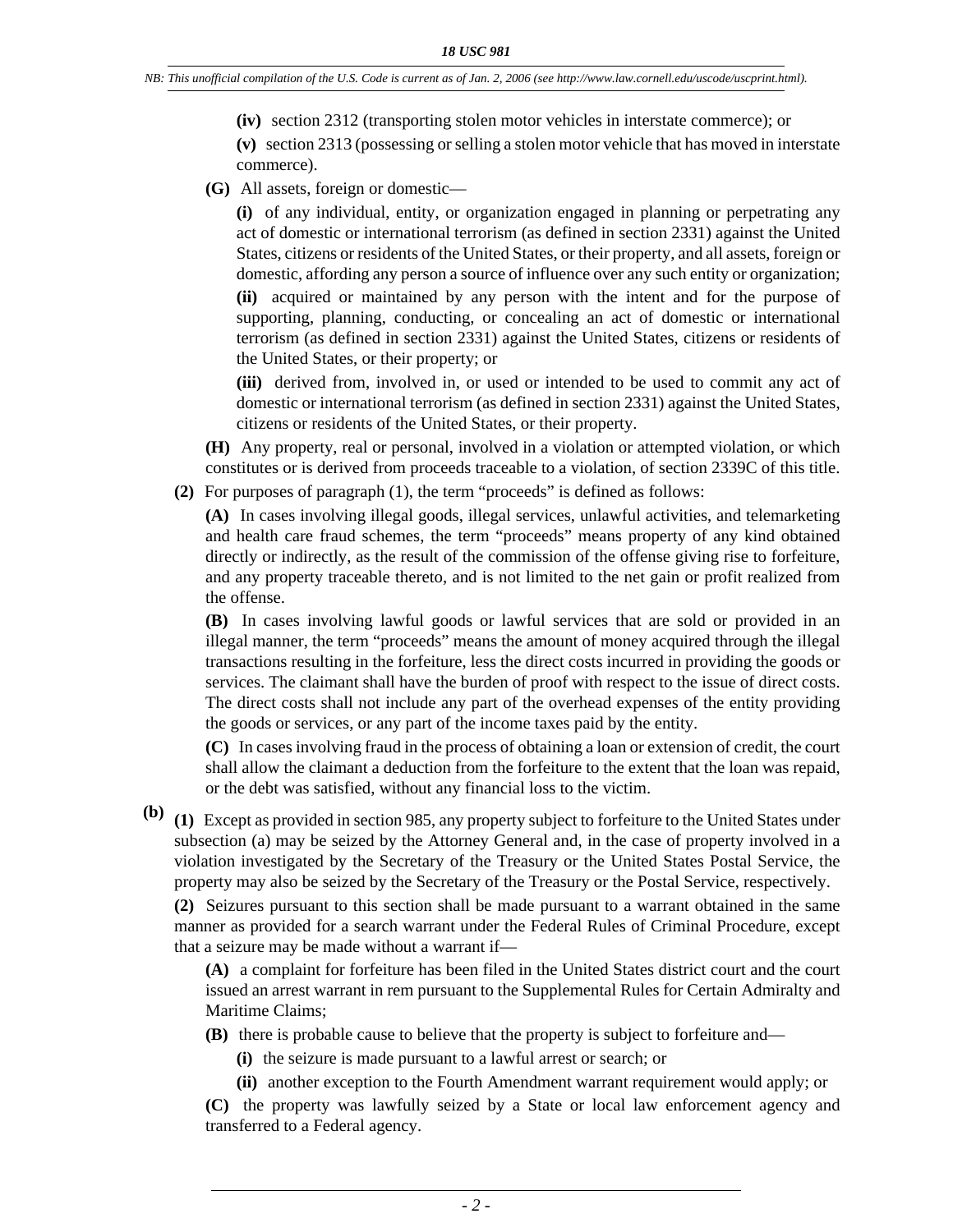**(3)** Notwithstanding the provisions of rule 41(a) of the Federal Rules of Criminal Procedure, a seizure warrant may be issued pursuant to this subsection by a judicial officer in any district in which a forfeiture action against the property may be filed under section 1355 (b) of title 28, and may be executed in any district in which the property is found, or transmitted to the central authority of any foreign state for service in accordance with any treaty or other international agreement. Any motion for the return of property seized under this section shall be filed in the district court in which the seizure warrant was issued or in the district court for the district in which the property was seized.

**(4) (A)** If any person is arrested or charged in a foreign country in connection with an offense that would give rise to the forfeiture of property in the United States under this section or under the Controlled Substances Act, the Attorney General may apply to any Federal judge or magistrate judge in the district in which the property is located for an ex parte order restraining the property subject to forfeiture for not more than 30 days, except that the time may be extended for good cause shown at a hearing conducted in the manner provided in rule 43(e) of the Federal Rules of Civil Procedure.

**(B)** The application for the restraining order shall set forth the nature and circumstances of the foreign charges and the basis for belief that the person arrested or charged has property in the United States that would be subject to forfeiture, and shall contain a statement that the restraining order is needed to preserve the availability of property for such time as is necessary to receive evidence from the foreign country or elsewhere in support of probable cause for the seizure of the property under this subsection.

**(c)** Property taken or detained under this section shall not be repleviable, but shall be deemed to be in the custody of the Attorney General, the Secretary of the Treasury, or the Postal Service, as the case may be, subject only to the orders and decrees of the court or the official having jurisdiction thereof. Whenever property is seized under this subsection, the Attorney General, the Secretary of the Treasury, or the Postal Service, as the case may be, may—

- **(1)** place the property under seal;
- **(2)** remove the property to a place designated by him; or
- **(3)** require that the General Services Administration take custody of the property and remove it,
- if practicable, to an appropriate location for disposition in accordance with law.

**(d)** For purposes of this section, the provisions of the customs laws relating to the seizure, summary and judicial forfeiture, condemnation of property for violation of the customs laws, the disposition of such property or the proceeds from the sale of such property under this section, the remission or mitigation of such forfeitures, and the compromise of claims (19 U.S.C. 1602 et seq.), insofar as they are applicable and not inconsistent with the provisions of this section, shall apply to seizures and forfeitures incurred, or alleged to have been incurred, under this section, except that such duties as are imposed upon the customs officer or any other person with respect to the seizure and forfeiture of property under the customs laws shall be performed with respect to seizures and forfeitures of property under this section by such officers, agents, or other persons as may be authorized or designated for that purpose by the Attorney General, the Secretary of the Treasury, or the Postal Service, as the case may be. The Attorney General shall have sole responsibility for disposing of petitions for remission or mitigation with respect to property involved in a judicial forfeiture proceeding.

**(e)** Notwithstanding any other provision of the law, except section 3 of the Anti Drug Abuse Act of 1986, the Attorney General, the Secretary of the Treasury, or the Postal Service, as the case may be, is authorized to retain property forfeited pursuant to this section, or to transfer such property on such terms and conditions as he may determine—

**(1)** to any other Federal agency;

**(2)** to any State or local law enforcement agency which participated directly in any of the acts which led to the seizure or forfeiture of the property;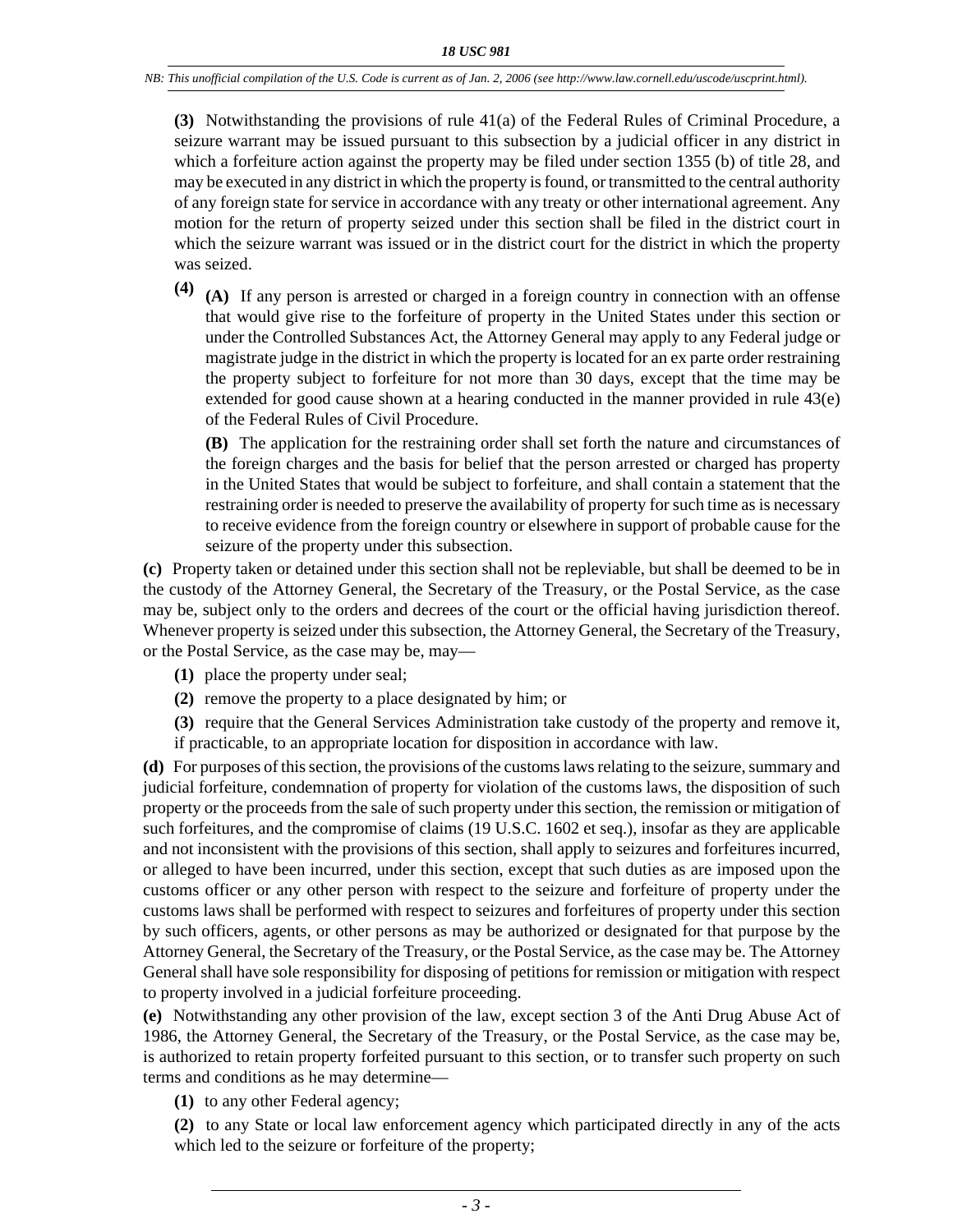**(3)** in the case of property referred to in subsection (a)(1)(C), to any Federal financial institution regulatory agency—

- **(A)** to reimburse the agency for payments to claimants or creditors of the institution; and
- **(B)** to reimburse the insurance fund of the agency for losses suffered by the fund as a result of the receivership or liquidation;

(4) in the case of property referred to in subsection  $(a)(1)(C)$ , upon the order of the appropriate Federal financial institution regulatory agency, to the financial institution as restitution, with the value of the property so transferred to be set off against any amount later recovered by the financial institution as compensatory damages in any State or Federal proceeding;

**(5)** in the case of property referred to in subsection (a)(1)(C), to any Federal financial institution regulatory agency, to the extent of the agency's contribution of resources to, or expenses involved in, the seizure and forfeiture, and the investigation leading directly to the seizure and forfeiture, of such property;

**(6)** as restoration to any victim of the offense giving rise to the forfeiture, including, in the case of a money laundering offense, any offense constituting the underlying specified unlawful activity; or

(7) In<sup>1</sup> the case of property referred to in subsection (a)(1)(D), to the Resolution Trust Corporation, the Federal Deposit Insurance Corporation, or any other Federal financial institution regulatory agency (as defined in section  $8(e)(7)(D)$  of the Federal Deposit Insurance Act).

The Attorney General, the Secretary of the Treasury, or the Postal Service, as the case may be, shall ensure the equitable transfer pursuant to paragraph (2) of any forfeited property to the appropriate State or local law enforcement agency so as to reflect generally the contribution of any such agency participating directly in any of the acts which led to the seizure or forfeiture of such property. A decision by the Attorney General, the Secretary of the Treasury, or the Postal Service pursuant to paragraph (2) shall not be subject to review. The United States shall not be liable in any action arising out of the use of any property the custody of which was transferred pursuant to this section to any non-Federal agency. The Attorney General, the Secretary of the Treasury, or the Postal Service may order the discontinuance of any forfeiture proceedings under this section in favor of the institution of forfeiture proceedings by State or local authorities under an appropriate State or local statute. After the filing of a complaint for forfeiture under this section, the Attorney General may seek dismissal of the complaint in favor of forfeiture proceedings under State or local law. Whenever forfeiture proceedings are discontinued by the United States in favor of State or local proceedings, the United States may transfer custody and possession of the seized property to the appropriate State or local official immediately upon the initiation of the proper actions by such officials. Whenever forfeiture proceedings are discontinued by the United States in favor of State or local proceedings, notice shall be sent to all known interested parties advising them of the discontinuance or dismissal. The United States shall not be liable in any action arising out of the seizure, detention, and transfer of seized property to State or local officials. The United States shall not be liable in any action arising out of a transfer under paragraph (3), (4), or (5) of this subsection.

**(f)** All right, title, and interest in property described in subsection (a) of this section shall vest in the United States upon commission of the act giving rise to forfeiture under this section.

**(g) (1)** Upon the motion of the United States, the court shall stay the civil forfeiture proceeding if the court determines that civil discovery will adversely affect the ability of the Government to conduct a related criminal investigation or the prosecution of a related criminal case.

**(2)** Upon the motion of a claimant, the court shall stay the civil forfeiture proceeding with respect to that claimant if the court determines that—

- **(A)** the claimant is the subject of a related criminal investigation or case;
- **(B)** the claimant has standing to assert a claim in the civil forfeiture proceeding; and

**(C)** continuation of the forfeiture proceeding will burden the right of the claimant against self-incrimination in the related investigation or case.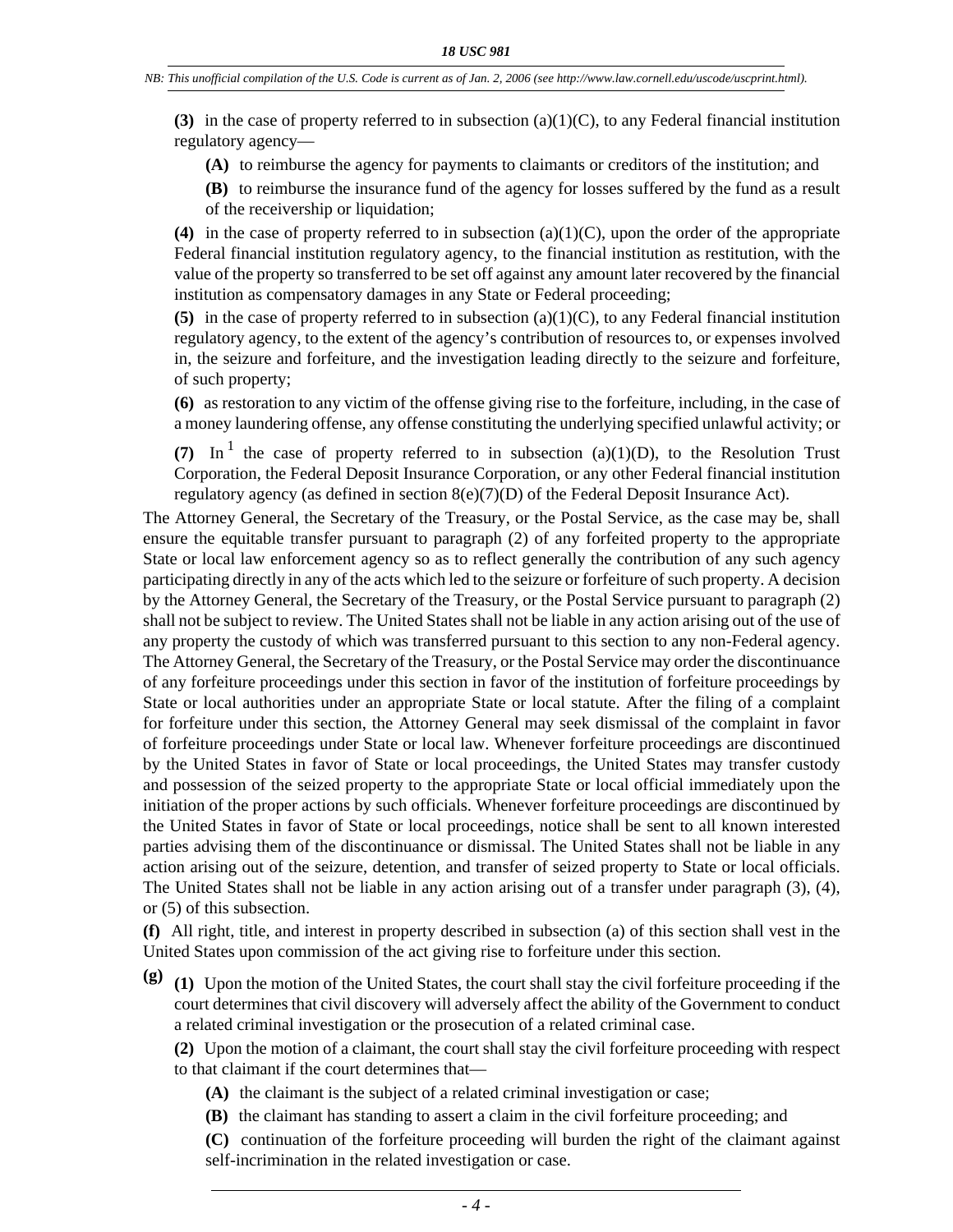**(3)** With respect to the impact of civil discovery described in paragraphs (1) and (2), the court may determine that a stay is unnecessary if a protective order limiting discovery would protect the interest of one party without unfairly limiting the ability of the opposing party to pursue the civil case. In no case, however, shall the court impose a protective order as an alternative to a stay if the effect of such protective order would be to allow one party to pursue discovery while the other party is substantially unable to do so.

**(4)** In this subsection, the terms "related criminal case" and "related criminal investigation" mean an actual prosecution or investigation in progress at the time at which the request for the stay, or any subsequent motion to lift the stay is made. In determining whether a criminal case or investigation is "related" to a civil forfeiture proceeding, the court shall consider the degree of similarity between the parties, witnesses, facts, and circumstances involved in the two proceedings, without requiring an identity with respect to any one or more factors.

**(5)** In requesting a stay under paragraph (1), the Government may, in appropriate cases, submit evidence ex parte in order to avoid disclosing any matter that may adversely affect an ongoing criminal investigation or pending criminal trial.

**(6)** Whenever a civil forfeiture proceeding is stayed pursuant to this subsection, the court shall enter any order necessary to preserve the value of the property or to protect the rights of lienholders or other persons with an interest in the property while the stay is in effect.

**(7)** A determination by the court that the claimant has standing to request a stay pursuant to paragraph (2) shall apply only to this subsection and shall not preclude the Government from objecting to the standing of the claimant by dispositive motion or at the time of trial.

**(h)** In addition to the venue provided for in section 1395 of title 28 or any other provision of law, in the case of property of a defendant charged with a violation that is the basis for forfeiture of the property under this section, a proceeding for forfeiture under this section may be brought in the judicial district in which the defendant owning such property is found or in the judicial district in which the criminal prosecution is brought.

- **(i) (1)** Whenever property is civilly or criminally forfeited under this chapter, the Attorney General or the Secretary of the Treasury, as the case may be, may transfer the forfeited personal property or the proceeds of the sale of any forfeited personal or real property to any foreign country which participated directly or indirectly in the seizure or forfeiture of the property, if such a transfer—
	- **(A)** has been agreed to by the Secretary of State;
	- **(B)** is authorized in an international agreement between the United States and the foreign country; and

**(C)** is made to a country which, if applicable, has been certified under section  $481(h)^2$  of the Foreign Assistance Act of 1961.

A decision by the Attorney General or the Secretary of the Treasury pursuant to this paragraph shall not be subject to review. The foreign country shall, in the event of a transfer of property or proceeds of sale of property under this subsection, bear all expenses incurred by the United States in the seizure, maintenance, inventory, storage, forfeiture, and disposition of the property, and all transfer costs. The payment of all such expenses, and the transfer of assets pursuant to this paragraph, shall be upon such terms and conditions as the Attorney General or the Secretary of the Treasury may, in his discretion, set.

**(2)** The provisions of this section shall not be construed as limiting or superseding any other authority of the United States to provide assistance to a foreign country in obtaining property related to a crime committed in the foreign country, including property which is sought as evidence of a crime committed in the foreign country.

**(3)** A certified order or judgment of forfeiture by a court of competent jurisdiction of a foreign country concerning property which is the subject of forfeiture under this section and was determined by such court to be the type of property described in subsection  $(a)(1)(B)$  of this section,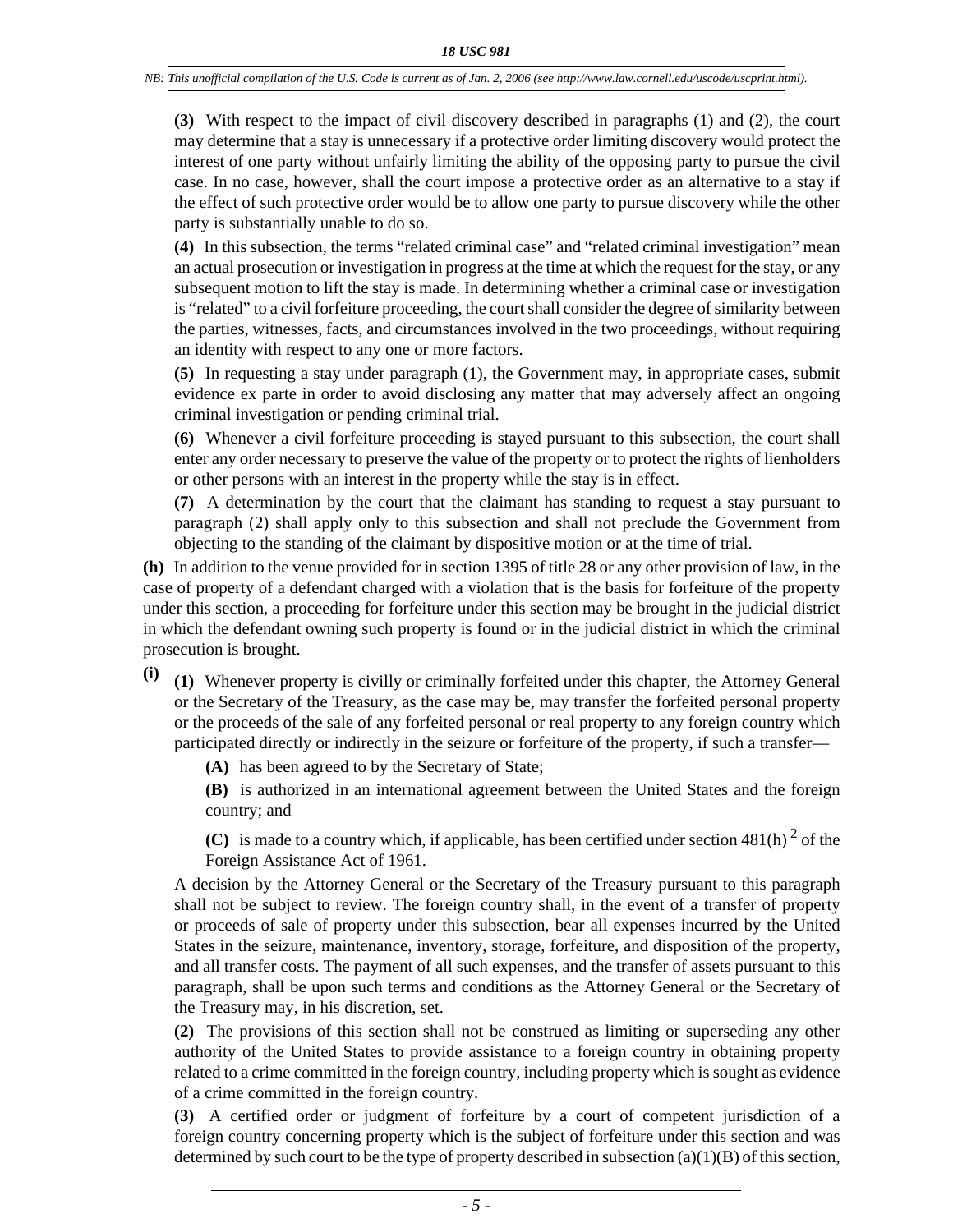and any certified recordings or transcripts of testimony taken in a foreign judicial proceeding concerning such order or judgment of forfeiture, shall be admissible in evidence in a proceeding brought pursuant to this section. Such certified order or judgment of forfeiture, when admitted into evidence, shall constitute probable cause that the property forfeited by such order or judgment of forfeiture is subject to forfeiture under this section and creates a rebuttable presumption of the forfeitability of such property under this section.

**(4)** A certified order or judgment of conviction by a court of competent jurisdiction of a foreign country concerning an unlawful drug activity which gives rise to forfeiture under this section and any certified recordings or transcripts of testimony taken in a foreign judicial proceeding concerning such order or judgment of conviction shall be admissible in evidence in a proceeding brought pursuant to this section. Such certified order or judgment of conviction, when admitted into evidence, creates a rebuttable presumption that the unlawful drug activity giving rise to forfeiture under this section has occurred.

**(5)** The provisions of paragraphs (3) and (4) of this subsection shall not be construed as limiting the admissibility of any evidence otherwise admissible, nor shall they limit the ability of the United States to establish probable cause that property is subject to forfeiture by any evidence otherwise admissible.

- **(j)** For purposes of this section—
	- **(1)** the term "Attorney General" means the Attorney General or his delegate; and
	- **(2)** the term "Secretary of the Treasury" means the Secretary of the Treasury or his delegate.

### **(k) Interbank Accounts.—**

**(1) In general.—**

**(A) In general.—** For the purpose of a forfeiture under this section or under the Controlled Substances Act (21 U.S.C. 801 et seq.), if funds are deposited into an account at a foreign bank, and that foreign bank has an interbank account in the United States with a covered financial institution (as defined in section 5318 (j)(1) of title 31), the funds shall be deemed to have been deposited into the interbank account in the United States, and any restraining order, seizure warrant, or arrest warrant in rem regarding the funds may be served on the covered financial institution, and funds in the interbank account, up to the value of the funds deposited into the account at the foreign bank, may be restrained, seized, or arrested.

**(B) Authority to suspend.—** The Attorney General, in consultation with the Secretary of the Treasury, may suspend or terminate a forfeiture under this section if the Attorney General determines that a conflict of law exists between the laws of the jurisdiction in which the foreign bank is located and the laws of the United States with respect to liabilities arising from the restraint, seizure, or arrest of such funds, and that such suspension or termination would be in the interest of justice and would not harm the national interests of the United States.

**(2) No requirement for government to trace funds.—** If a forfeiture action is brought against funds that are restrained, seized, or arrested under paragraph (1), it shall not be necessary for the Government to establish that the funds are directly traceable to the funds that were deposited into the foreign bank, nor shall it be necessary for the Government to rely on the application of section 984.

**(3) Claims brought by owner of the funds.—** If a forfeiture action is instituted against funds restrained, seized, or arrested under paragraph (1), the owner of the funds deposited into the account at the foreign bank may contest the forfeiture by filing a claim under section 983.

**(4) Definitions.—** For purposes of this subsection, the following definitions shall apply:

**(A) Interbank account.—** The term "interbank account" has the same meaning as in section 984 (c)(2)(B).

- **(B) Owner.—**
	- **(i) In general.—** Except as provided in clause (ii), the term "owner"—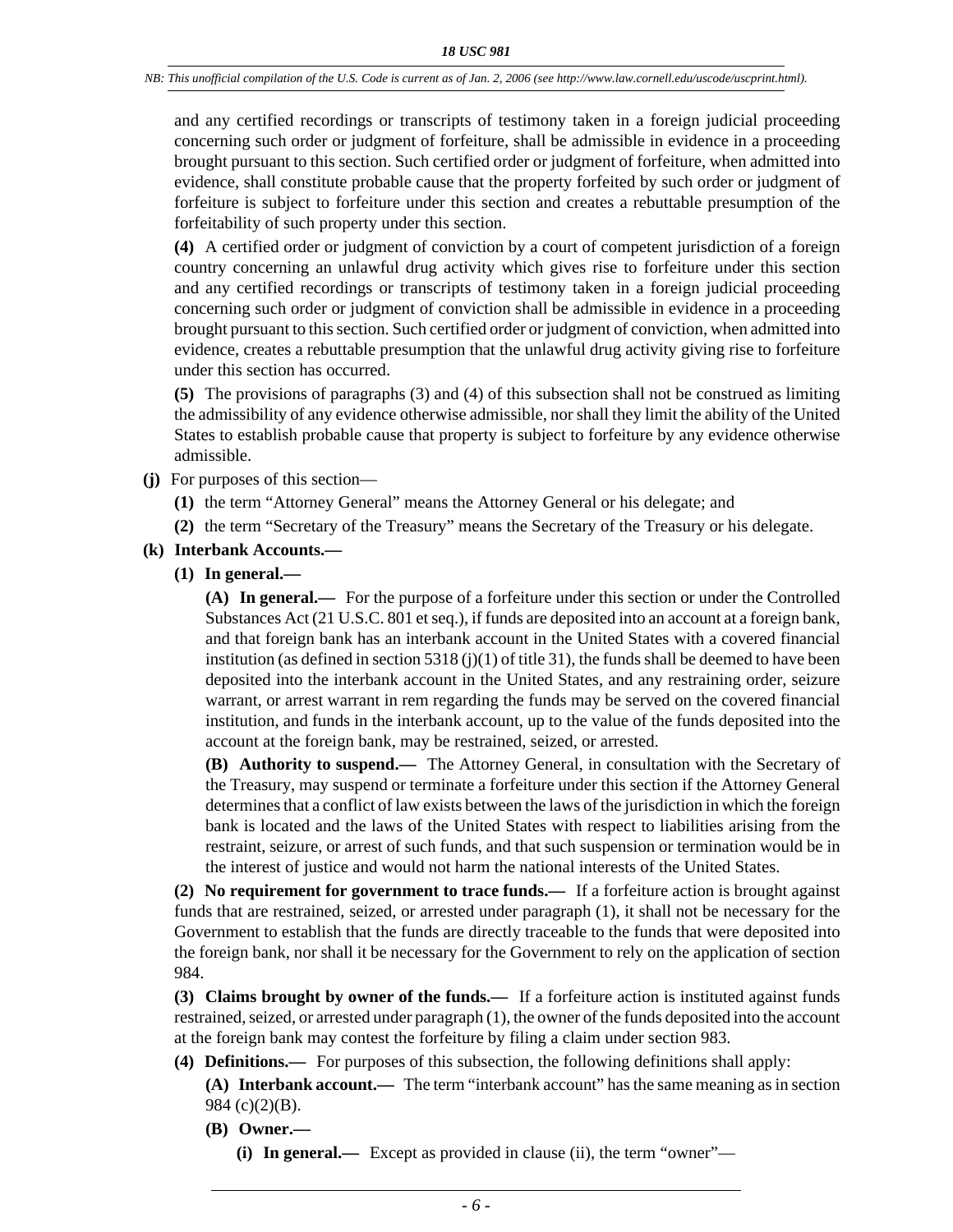**(I)** means the person who was the owner, as that term is defined in section 983(d)(6), of the funds that were deposited into the foreign bank at the time such funds were deposited; and

**(II)** does not include either the foreign bank or any financial institution acting as an intermediary in the transfer of the funds into the interbank account.

**(ii) Exception.—** The foreign bank may be considered the "owner" of the funds (and no other person shall qualify as the owner of such funds) only if—

**(I)** the basis for the forfeiture action is wrongdoing committed by the foreign bank; or

**(II)** the foreign bank establishes, by a preponderance of the evidence, that prior to the restraint, seizure, or arrest of the funds, the foreign bank had discharged all or part of its obligation to the prior owner of the funds, in which case the foreign bank shall be deemed the owner of the funds to the extent of such discharged obligation.

### *Footnotes*

<sup>1</sup> So in original. Probably should not be capitalized.

 $2$  See References in Text below.

(Added Pub. L. 99–570, title I, § 1366(a), Oct. 27, 1986, 100 Stat. 3207–35; amended Pub. L. 100–690, title VI, §§ 6463(a), (b), 6469 (b), 6470 (b), (e), (f), 6471 (c), Nov. 18, 1988, 102 Stat. 4374, 4377, 4378; Pub. L. 101–73, title IX, § 963(a), (b), Aug. 9, 1989, 103 Stat. 504; Pub. L. 101–647, title I, § 103, title XXV, §§ 2508, 2524, 2525 (a), title XXXV, § 3531, Nov. 29, 1990, 104 Stat. 4791, 4862, 4873, 4874, 4924; Pub. L. 102–393, title VI, § 638(d), Oct. 6, 1992, 106 Stat. 1788; Pub. L. 102–519, title I, § 104(a), Oct. 25, 1992, 106 Stat. 3385; Pub. L. 102–550, title XV, §§ 1525(c)(1), 1533, Oct. 28, 1992, 106 Stat. 4065, 4066; Pub. L. 103–322, title XXXIII, § 330011(s)(2), Sept. 13, 1994, 108 Stat. 2146; Pub. L. 103–447, title I, § 102(b), Nov. 2, 1994, 108 Stat. 4693; Pub. L. 106–185, §§ 2(c)(1), 5 (a), 6, 8 (a), 20, Apr. 25, 2000, 114 Stat. 210, 213–215, 224; Pub. L. 107–56, title III, §§ 319(a), 320, 372 (b)(1), 373 (b), title VIII, § 806, Oct. 26, 2001, 115 Stat. 311, 315, 339, 340, 378; Pub. L. 107–197, title III, § 301(d), June 25, 2002, 116 Stat. 728; Pub. L. 107–273, div. B, title IV, § 4002(a)(2), Nov. 2, 2002, 116 Stat. 1806.)

# **References in Text**

The Controlled Substances Act, referred to in subsecs. (a)(1)(B)(i), (b)(4)(A), and (k)(1)(A), is title II of Pub. L. 91–513, Oct. 27, 1970, 84 Stat. 1242, as amended, which is classified principally to subchapter I (§ 801 et seq.) of chapter 13 of Title 21, Food and Drugs. For complete classification of this Act to the Code, see Short Title note set out under section 801 of Title 21 and Tables.

The Federal Rules of Criminal Procedure, referred to in subsec. (b)(2), (3), are set out in the Appendix to this title.

The Supplemental Rules for Certain Admiralty and Maritime Claims, referred to in subsec. (b)(2)(A), are set out as part of the Federal Rules of Civil Procedure in the Appendix to Title 28, Judiciary and Judicial Procedure.

The Federal Rules of Civil Procedure, referred to in subsec. (b)(4)(A), are set out in the Appendix to Title 28, Judiciary and Judicial Procedure.

The customs laws, referred to in subsec. (d), are classified generally to Title 19, Customs Duties. See, particularly, sections 1902 to 1919 of Title 19.

Section 3 of the Anti Drug Abuse Act of 1986, referred to in subsec. (e), is section 3 of Pub. L. 99–570, which is set out as a note under section 801 of Title 21, Food and Drugs.

Section  $8(e)(7)(D)$  of the Federal Deposit Insurance Act, referred to in subsec. (e)(7), is classified to section 1818 (e)(7)(D) of Title 12, Banks and Banking.

Section 481(h) of the Foreign Assistance Act of 1961, referred to in subsec. (i)(1)(C), was classified to section 2291 (h) of Title 22, Foreign Relations and Intercourse, prior to repeal of subsec. (h) by Pub. L. 102–583, § 6(b)(2), Nov. 2, 1992, 106 Stat. 4932. Reference to section 481(h) of the Foreign Assistance Act of 1961 probably should be to section  $490(a)(1)$  of the Act, which is classified to section 2291j (a)(1) of Title 22.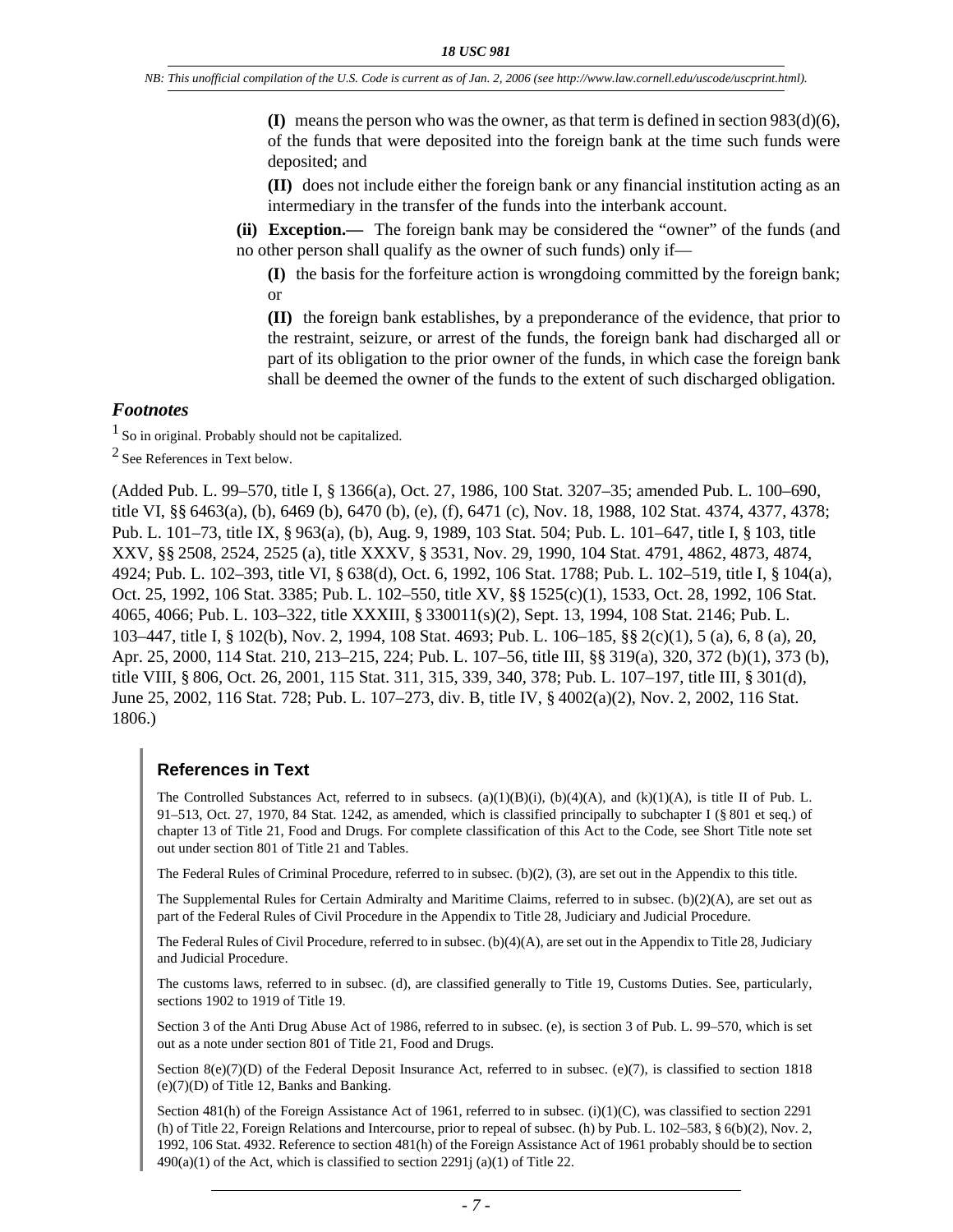## **Amendments**

2002—Subsec. (a)(1)(H). Pub. L. 107–197 added subpar. (H).

Subsec. (d). Pub. L. 107–273 substituted "proceeds from the sale of such property under this section" for "proceeds from the sale of this section".

2001—Subsec. (a)(1)(A). Pub. L. 107–56, §§ 372(b)(1), 373 (b), struck out "of section 5313 (a) or 5324 (a) of title 31, or" after "transaction or attempted transaction in violation", substituted ", 1957 or 1960" for "or 1957", and struck out at end "However, no property shall be seized or forfeited in the case of a violation of section 5313 (a) of title 31 by a domestic financial institution examined by a Federal bank supervisory agency or a financial institution regulated by the Securities and Exchange Commission or a partner, director, or employee thereof."

Subsec. (a)(1)(B). Pub. L. 107–56, § 320, amended subpar. (B) generally. Prior to amendment, subpar. (B) read as follows: "Any property, real or personal, within the jurisdiction of the United States, constituting, derived from, or traceable to, any proceeds obtained directly or indirectly from an offense against a foreign nation involving the manufacture, importation, sale, or distribution of a controlled substance (as such term is defined for the purposes of the Controlled Substances Act), within whose jurisdiction such offense would be punishable by death or imprisonment for a term exceeding one year and which would be punishable under the laws of the United States by imprisonment for a term exceeding one year if such act or activity constituting the offense against the foreign nation had occurred within the jurisdiction of the United States."

Subsec. (a)(1)(G). Pub. L. 107–56, § 806, added subpar. (G).

Subsec. (k). Pub. L. 107–56, § 319(a), added subsec. (k).

2000—Subsec. (a)(1). Pub. L. 106–185, § 2(c)(1)(A), substituted "The" for "Except as provided in paragraph (2), the" in introductory provisions.

Subsec. (a)(1)(C). Pub. L. 106–185, § 20(a), substituted "or any offense constituting 'specified unlawful activity' (as defined in section 1956 (c)(7) of this title), or a conspiracy to commit such offense." for "or a violation of section 1341 or 1343 of such title affecting a financial institution."

Subsec. (a)(2). Pub. L. 106–185, §§ 2(c)(1)(B), 20 (b), added par. (2) and struck out former par. (2) which read as follows: "No property shall be forfeited under this section to the extent of the interest of an owner or lienholder by reason of any act or omission established by that owner or lienholder to have been committed without the knowledge of that owner or lienholder."

Subsec. (b). Pub. L. 106–185, § 5(a), amended subsec. (b) generally. Prior to amendment, subsec. (b) read as follows:

"(b)(1) Any property—

"(A) subject to forfeiture to the United States under subparagraph (A) or (B) of subsection (a)(1) of this section—

"(i) may be seized by the Attorney General; or

"(ii) in the case of property involved in a violation of section 5313 (a) or 5324 of title 31, United States Code, or section 1956 or 1957 of this title investigated by the Secretary of the Treasury or the United States Postal Service, may be seized by the Secretary of the Treasury or the Postal Service; and

"(B) subject to forfeiture to the United States under subparagraph  $(C)$  of subsection (a)(1) of this section may be seized by the Attorney General, the Secretary of the Treasury, or the Postal Service.

"(2) Property shall be seized under paragraph (1) of this subsection upon process issued pursuant to the Supplemental Rules for certain Admiralty and Maritime Claims by any district court of the United States having jurisdiction over the property, except that seizure without such process may be made when—

"(A) the seizure is pursuant to a lawful arrest or search; or

"(B) the Attorney General, the Secretary of the Treasury, or the Postal Service, as the case may be, has obtained a warrant for such seizure pursuant to the Federal Rules of Criminal Procedure, in which event proceedings under subsection (d) of this section shall be instituted promptly."

Subsec. (e)(6). Pub. L.  $106-185$ ,  $\S$  6, added par. (6) and struck out former par. (6) which read as follows: "in the case of property referred to in subsection (a)(1)(C), restore forfeited property to any victim of an offense described in subsection  $(a)(1)(C)$ ; or".

Subsec. (g). Pub. L. 106–185, § 8(a), amended subsec. (g) generally. Prior to amendment, subsec. (g) read as follows: "The filing of an indictment or information alleging a violation of law, Federal, State, or local, which is also related to a forfeiture proceeding under this section shall, upon motion of the United States and for good cause shown, stay the forfeiture proceeding."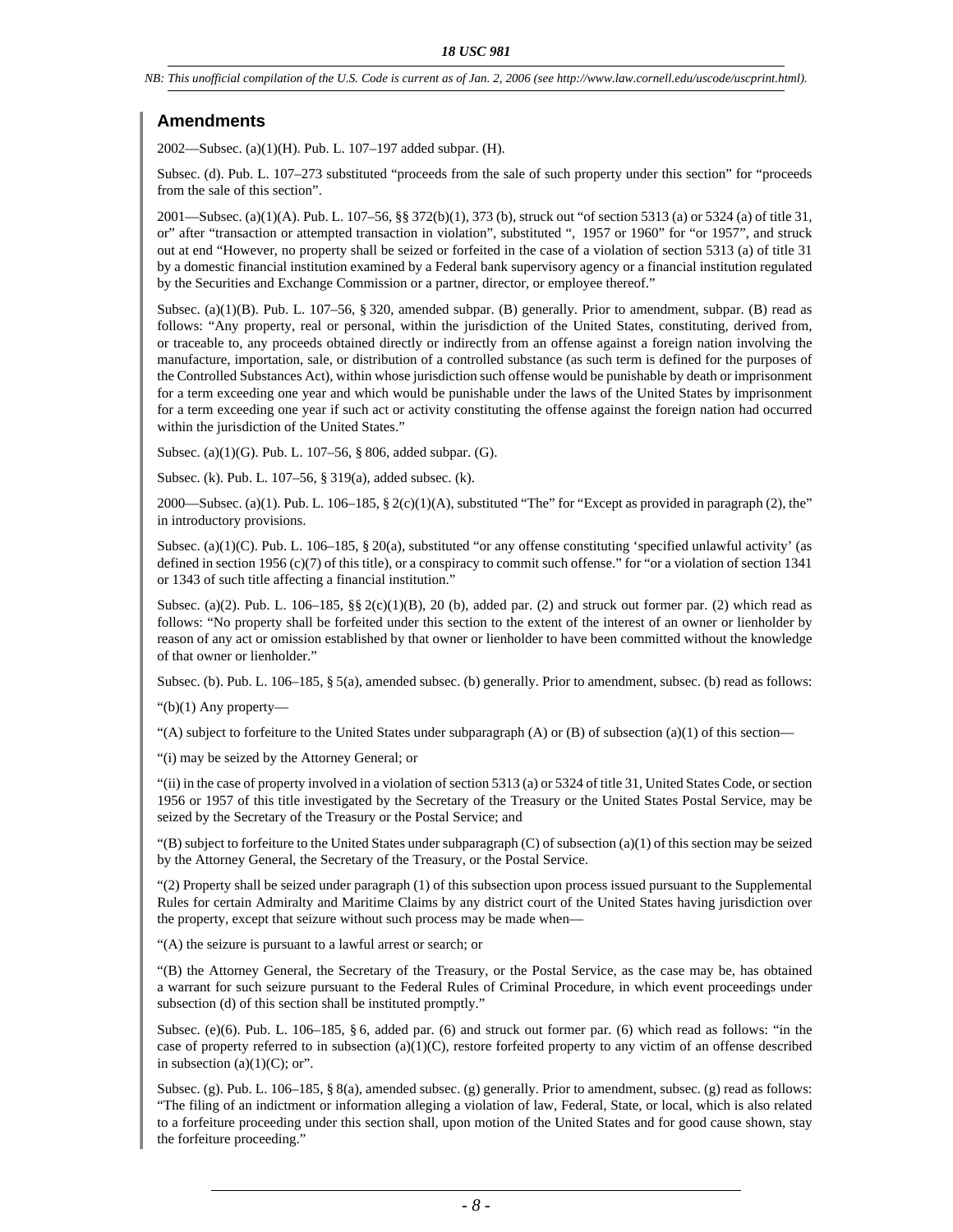1994—Subsec. (e)(7). Pub. L. 103–322, § 330011(s)(2), amended directory language of Pub. L. 101–647, § 2525(a)(2). See 1990 Amendment note below.

Subsec. (i)(1)(C). Pub. L. 103–447, which directed substitution of "section  $490(a)(1)$  of the Foreign Assistance Act of 1961" for "paragraph (1)(A) of section 481(h) of the Foreign Assistance Act of 1961", could not be executed because the words "paragraph  $(1)(A)$  of" do not appear in text.

1992—Subsec. (a)(1)(A). Pub. L. 102–550, § 1525(c)(1), substituted "5324(a)" for "5324".

Subsec. (a)(1)(C). Pub. L. 102–393 inserted provisions relating to sections 471, 472, 473, 474, 476, 477, 478, 479, 480, 481, 485, 486, 487, 488, 501, 502, 510, 542, 545, 842, 844, 1028, 1029, and 1030 of this title.

Subsec. (a)(1)(F). Pub. L. 102–519 added subpar. (F).

Subsec. (e). Pub. L. 102–550, § 1533, struck out penultimate sentence of concluding provisions which read as follows: "The authority granted to the Secretary of the Treasury and the Postal Service pursuant to this subsection shall apply only to property that has been administratively forfeited."

1990—Subsec. (a)(1)(C). Pub. L. 101–647, § 2524(1), inserted "1032," after "1014," and "or a violation of section 1341 or 1343 of such title affecting a financial institution" before period at end.

Subsec. (a)(1)(D), (E). Pub. L. 101–647, § 2525(a)(1), added subpars. (D) and (E).

Subsec. (b). Pub. L. 101–647, § 2524(2), added par. (1) and par. (2) introductory provisions, redesignated former pars. (1) and (2) as subpars. (A) and (B) of par. (2), and struck out former introductory provisions which read as follows: "Any property subject to forfeiture to the United States under subsection (a)(1)(A) or (a)(1)(B) of this section may be seized by the Attorney General or, with respect to property involved in a violation of section 5313 (a) or 5324 of title 31 or of section 1956 or 1957 of this title investigated by the Secretary of the Treasury or the Postal Service may be seized by the Secretary of the Treasury or the Postal Service, in each case upon process issued pursuant to the Supplemental Rules for certain Admiralty and Maritime Claims by any district court of the United States having jurisdiction over the property, except that seizure without such process may be made when—".

Subsec. (d). Pub. L. 101–647, § 3531, inserted a period at end.

Subsec. (e)(3), (4). Pub. L. 101–647, § 2524(3), (4), struck out "(if the affected financial institution is in receivership or liquidation)" after "subsection  $(a)(1)(C)$ ".

Subsec. (e)(6). Pub. L. 101–647, § 2508, added par. (6).

Subsec. (e)(7). Pub. L. 101–647, § 2525(a)(2), as amended by Pub. L. 103–322, § 330011(s)(2), added par. (7).

Subsec. (i). Pub. L. 101–647, § 103(1), struck out introductory provisions which read as follows: "In the case of property subject to forfeiture under subsection  $(a)(1)(B)$ , the following additional provisions shall, to the extent provided by treaty, apply:".

Subsec. (i)(1). Pub. L. 101–647, § 103(3), substituted first sentence for "Notwithstanding any other provision of law, except section 3 of the Anti Drug Abuse Act of 1986, whenever property is civilly or criminally forfeited under the Controlled Substances Act, the Attorney General may, with the concurrence of the Secretary of State, equitably transfer any conveyance, currency, and any other type of personal property which the Attorney General may designate by regulation for equitable transfer, or any amounts realized by the United States from the sale of any real or personal property forfeited under the Controlled Substances Act to an appropriate foreign country to reflect generally the contribution of any such foreign country participating directly or indirectly in any acts which led to the seizure or forfeiture of such property. Such property when forfeited pursuant to subsection  $(a)(1)(B)$  of this section may also be transferred to a foreign country pursuant to a treaty providing for the transfer of forfeited property to such foreign country."

Pub. L. 101–647, § 103(2), (4), (5), inserted "or the Secretary of the Treasury" after "Attorney General" in two places, realigned margin, and struck out at end "Transfers may be made under this subsection during a fiscal year to a country that is subject to paragraph (1)(A) of section 481(h) of the Foreign Assistance Act of 1961 (relating to restrictions on United States assistance) only if there is a certification in effect with respect to that country for that fiscal year under paragraph (2) of that section."

Subsec. (i)(2) to (5). Pub. L. 101–647, § 103(2), realigned margins.

1989—Subsec. (a)(1)(C). Pub. L. 101–73, § 963(a), added subpar. (C).

Subsec. (e). Pub. L. 101–73, § 963(b), substituted "determine—" for "determine to—" in introductory provisions, inserted "The United States shall not be liable in any action arising out of a transfer under paragraph (3), (4), or (5) of this subsection." in closing provisions, added pars. (1) to (5), and struck out former pars. (1) and (2) which read as follows:

"(1) any other Federal agency; or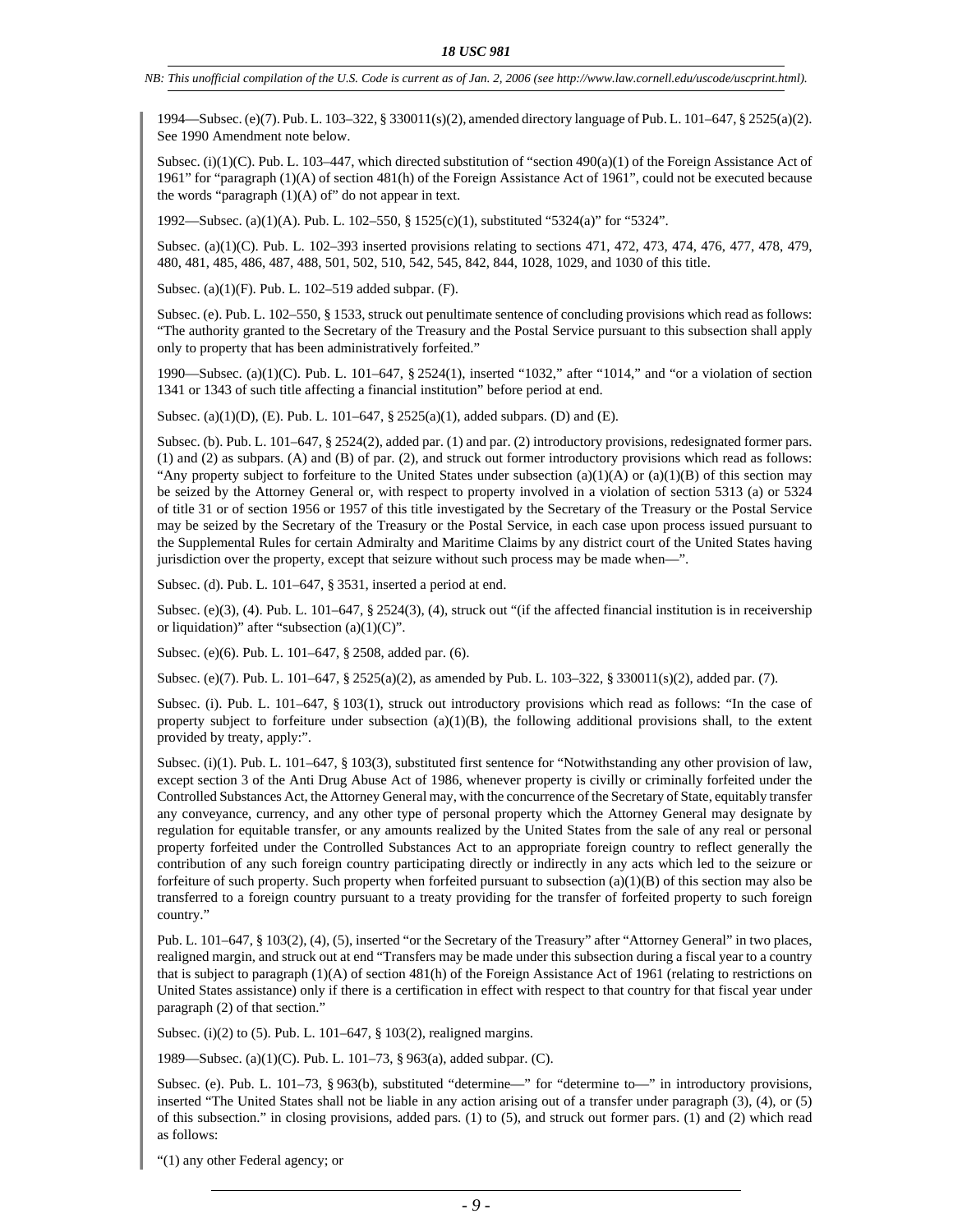"(2) any State or local law enforcement agency which participated directly in any of the acts which led to the seizure or forfeiture of the property."

1988—Subsec. (a)(1)(A). Pub. L. 100–690, § 6463(a)(1), added subpar. (A) and struck out former subpar. (A) which read as follows: "Any property, real or personal, which represents the gross receipts a person obtains, directly or indirectly, as a result of a violation of section 1956 or 1957 of this title, or which is traceable to such gross receipts."

Subsec. (a)(1)(B). Pub. L. 100–690, § 6470(b), inserted ", real or personal," after "property", substituted "constituting, derived from, or traceable to, any proceeds obtained directly or indirectly from" for "which represents the proceeds of", "such offense would" for "such offense or activity would", and "punishable under the laws of the United States by imprisonment" for "punishable by imprisonment", and inserted "constituting the offense against the foreign nation" after "such act or activity".

Subsec. (a)(1)(C). Pub. L. 100–690, § 6463(a)(2), struck out subpar. (C) which read as follows: "Any coin and currency (or other monetary instrument as the Secretary of the Treasury may prescribe) or any interest in other property, including any deposit in a financial institution, traceable to such coin or currency involved in a transaction or attempted transaction in violation of section 5313 (a) or 5324 of title 31 may be seized and forfeited to the United States Government. No property or interest in property shall be seized or forfeited if the violation is by a domestic financial institution examined by a Federal bank supervisory agency or a financial institution regulated by the Securities and Exchange Commission or a partner, director, officer, or employee thereof."

Subsec. (a)(2). Pub. L.  $100-690$ ,  $§$   $6470(e)$ , substituted "omission" for "emission".

Subsec. (b). Pub. L. 100–690, § 6463(b), which directed amendment of subsec. (b) by substituting "involved in a violation of section 5313 (a) or 5324 of title 31 or of section 1956 or 1957 of this title investigated by the Secretary of the Treasury" for "involved in a violation of section 1956 or 1957 of this title investigated by the Secretary of the Treasury, and any property subject to forfeiture under subsection (a)(1)(C) of this section" was executed by substituting the new language for "involved in a violation of section 1956 or 1957 of this title investigated by the Secretary of the Treasury, may be seized by the Secretary of the Treasury, and any property subject to forfeiture under subsection  $(a)(1)(C)$  of this section" in introductory provisions, to reflect the probable intent of Congress.

Pub. L. 100–690, § 6469(b)(1), inserted "or the Postal Service" after "Secretary of the Treasury" in two places in introductory provisions.

Subsec. (b)(2). Pub. L. 100–690, § 6469(b)(2), substituted "the Attorney General, the Secretary of the Treasury, or the Postal Service" for "the Attorney General or the Secretary of the Treasury".

Subsec. (c). Pub. L. 100–690, § 6469(b)(2), substituted "the Attorney General, the Secretary of the Treasury, or the Postal Service" for "the Attorney General or the Secretary of the Treasury" in two places.

Subsec. (d). Pub. L. 100–690, § 6469(b)(2), (3), substituted "the Attorney General, the Secretary of the Treasury, or the Postal Service" for "the Attorney General or the Secretary of the Treasury" and inserted provision that Attorney General have sole responsibility for disposing of petitions for remission or mitigation with respect to property involved in a judicial forfeiture proceeding.

Subsec. (e). Pub. L. 100–690, § 6469(b)(2), which directed the substitution of "the Attorney General, the Secretary of the Treasury, or the Postal Service" for "the Attorney General or the Secretary of the Treasury" was executed to reflect the probable intent of Congress by making the substitution in four places without regard as to whether or not the initial article "the" was capitalized.

Pub. L. 100–690, § 6469(b)(4), inserted provision that the authority granted to the Secretary of the Treasury and the Postal Service apply only to property that has been administratively forfeited.

Subsec. (g). Pub. L. 100–690, § 6471(c), inserted ", Federal, State or local," after "law".

Subsec. (i)(1). Pub. L. 100–690, § 6470(f), substituted "subsection" for "subchapter" in fourth sentence.

### **Effective Date of 2000 Amendment**

Amendment by Pub. L. 106–185 applicable to any forfeiture proceeding commenced on or after the date that is 120 days after Apr. 25, 2000, see section 21 of Pub. L. 106–185, set out as a note under section 1324 of Title 8, Aliens and Nationality.

### **Effective Date of 1994 Amendment**

Section 330011(s)(2) of Pub. L. 103–322 provided that the amendment made by that section is effective as of the date on which section 2525(a)(2) of Pub. L. 101–647 took effect.